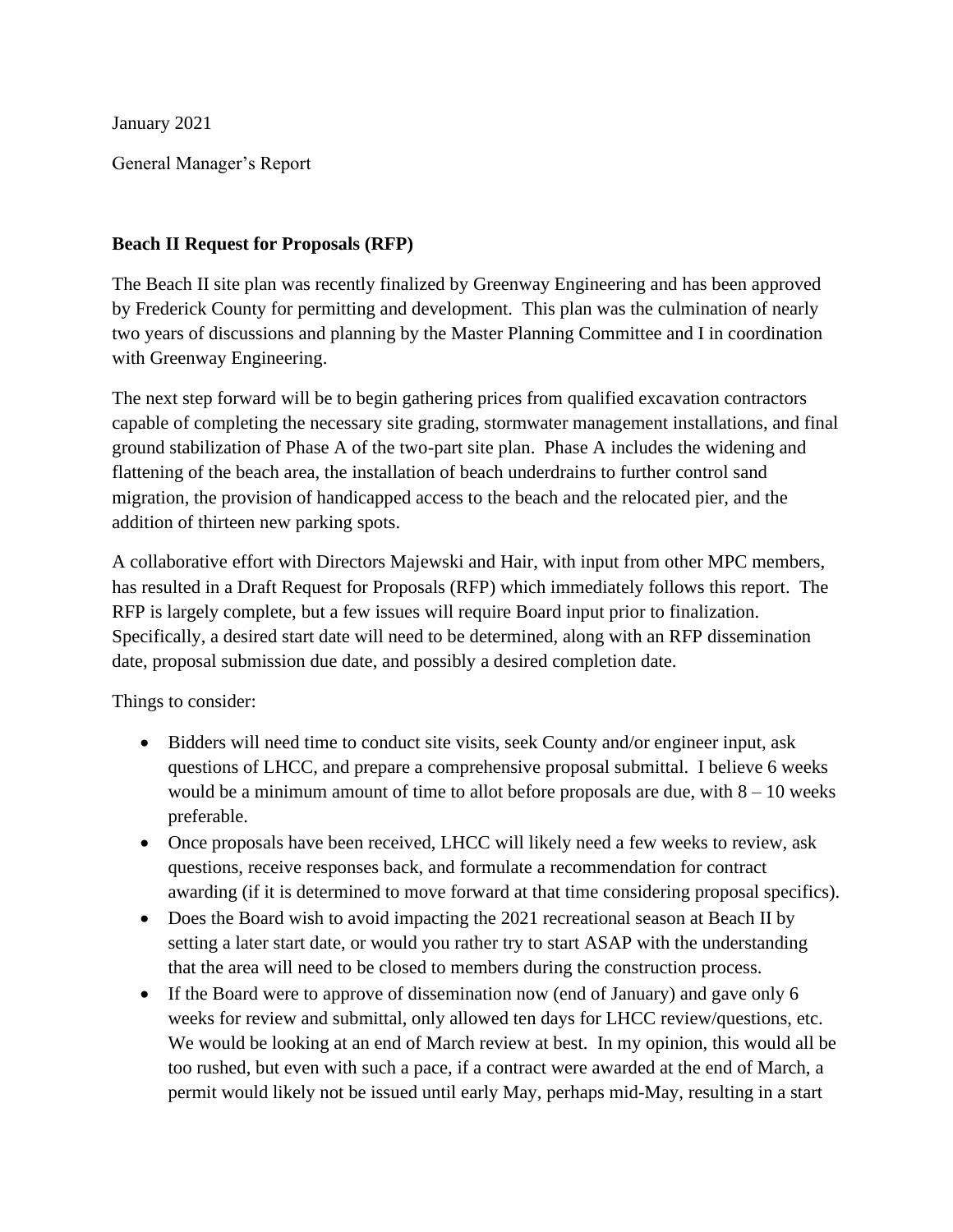of late May or early June at best (this would be dependent upon contractor availability/scheduling).

With this timeline in mind, the Beach II area would likely need to be closed all summer if we proceeded as fast as practical. An alternative would be to set a proposed late summer start date and ask the bidders work to that specified date. This could be August 1, September 1, etc.… and would allow the area to remain open during some or all the normal season. This would also allow more time for bidders to submit, LHCC to review, ask questions, etc. and more time for the Board to consider proposals prior to making a decision.

If delayed until fall, ground stabilization, grass planting, etc. may not be completed until spring. Landscaping and paving most likely would need to follow in the spring of 2022 as well, but that is not necessary an issue and may be the logical choice under the circumstances.

## **Beach II Planning Expense Total**

The totals are in from the creation of the approved Beach II site plan. The base price of the original contract was \$30,100.00 with additional revisions, project coordination, and additional work to be billed hourly per the contracted rates. The final total came to \$40,917.50 and included some unanticipated but needed revisions and one extra.

The extra came from Greenway's assistance in applying for and obtaining the necessary U.S. Army Corp of Engineers Nationwide Permit. This addon resulted in an additional expense of roughly \$2,200.00.

Unanticipated revisions included splitting the project into Phase A and Phase B. I requested this once it became clear that without a split, LHCC would need to spend roughly \$30k on environmental water quality offset credits (primarily due to changes in what is now Phase B). While splitting resulted in a large amount of additional work, no offset credits are required for Phase A, and if Phase B is never undertaken, no offset credit payments will be necessary. If the project had remained one phase, that offset payment would be due in full upon permitting. The end result is a savings of approximately \$25k now.

## **Emergency Exit, Undeveloped Area Roads**

Much progress has been made on the southside emergency exit road and on problem areas in the undeveloped area roadways near Beach III and along the lakefront in that general area. Don and Ben Cook (Keystone Builders) brought in the necessary equipment, and with some assistance from our Maintenance staff, made considerable headway in addressing some of the most problematic areas along those roadways. This included replacing collapsed culvert pipes, cutting back and chipping up trees encroaching on and even growing in the ditch lines (some trees of up to 8-inch caliber had grown in some ditches after years of neglect), opening and reestablishing positive drainage through rehabilitation of existing ditches, road grading, and gravel application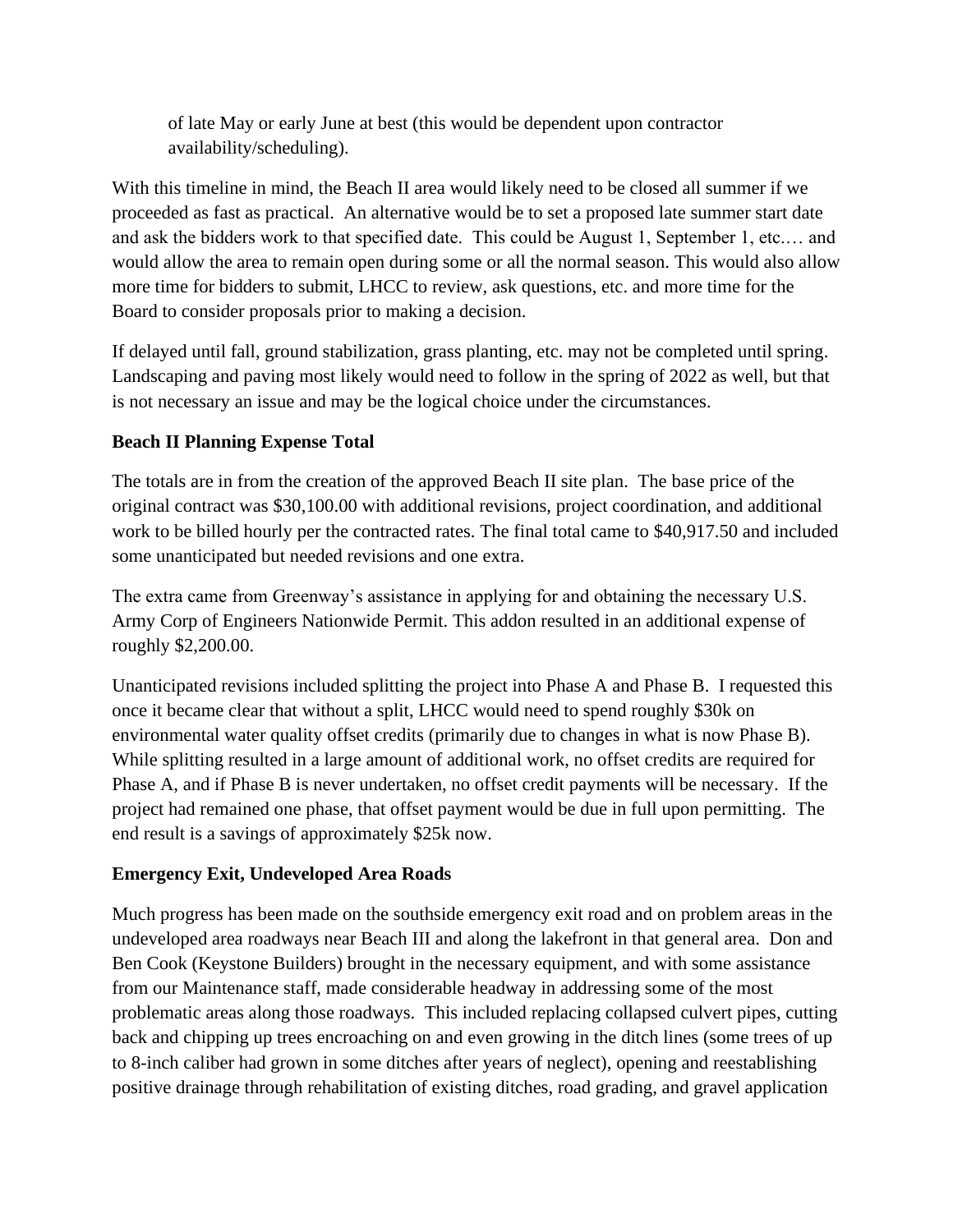in select areas. Although much progress has been made, there remains much to do, and work will continue this spring as weather, funds and scheduling allows. Plans include top dressing many of the newly reworked areas with gravel and making some needed improvements to the Beach III access road.

Submitted January 18, 2021by:

Mike Goodwin, LHCC GM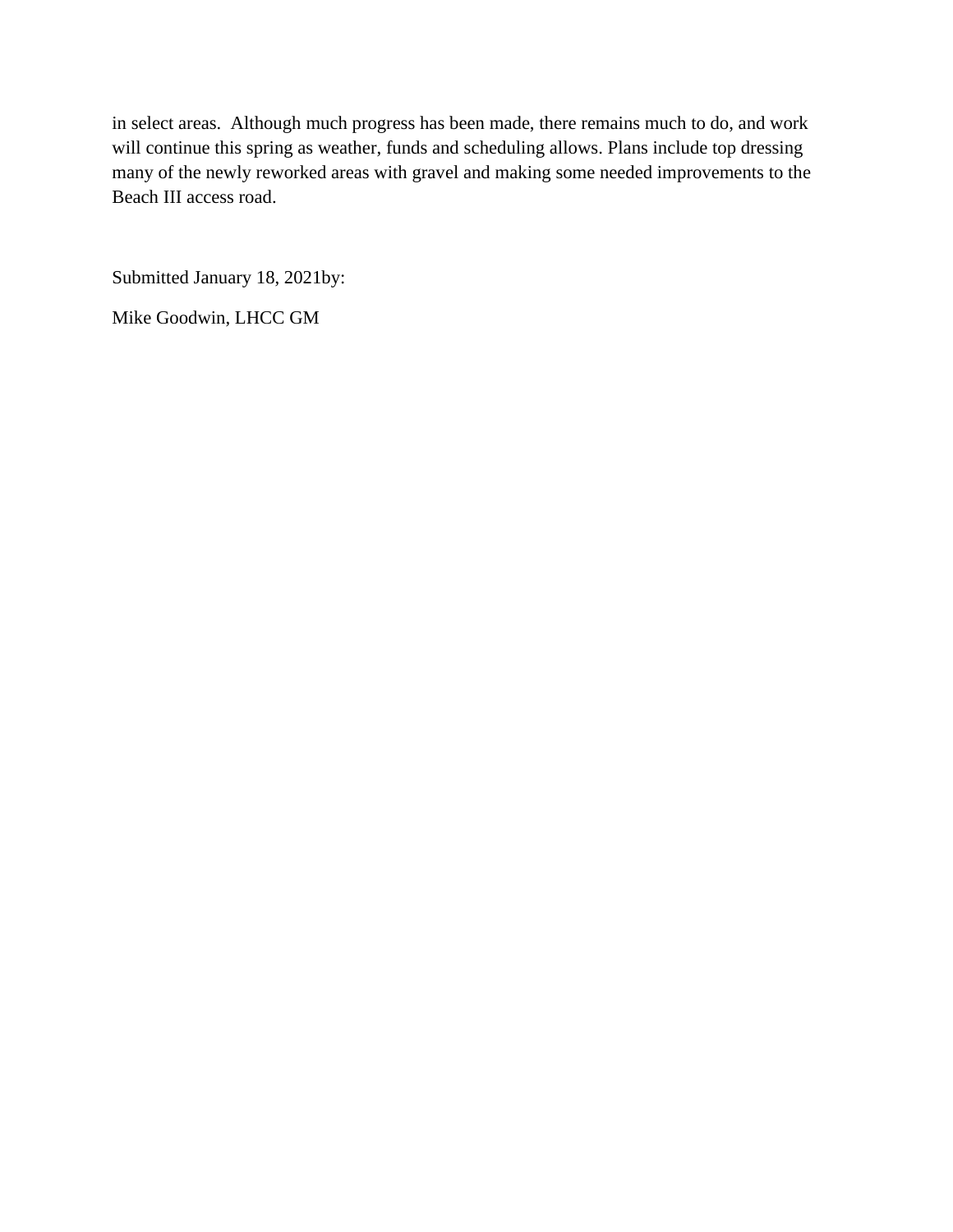RFP Phase A development, Beach II (date and year)

### REQUEST FOR PROPOSAL (RFP)

Lake Holiday Beach II Phase A Site Development Site Plan Number 27-20

# ISSUING OFFICE

Lake Holiday Country Club, Inc. General Manager, Mike Goodwin

(Date)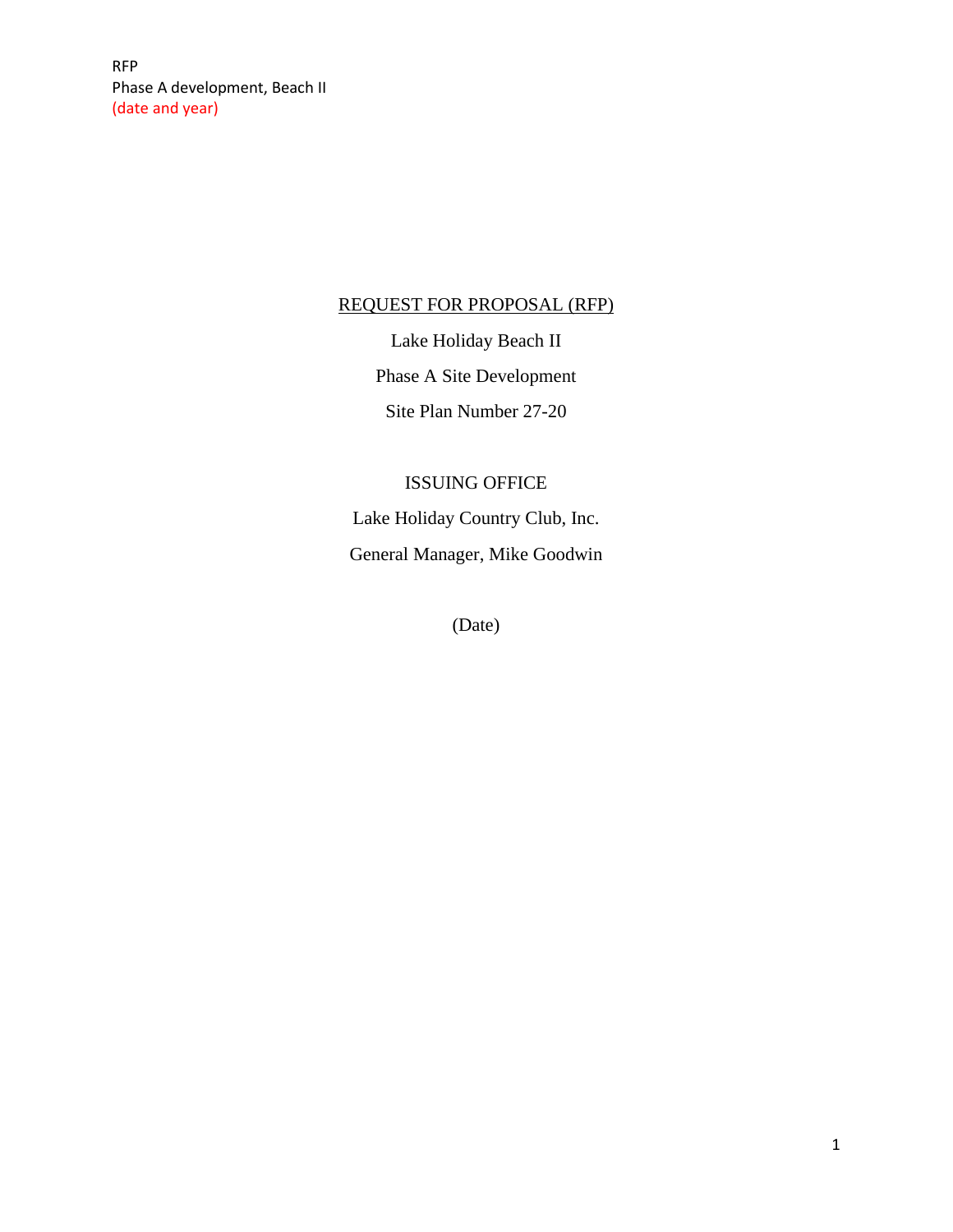## TABLE OF CONTENTS

- Part I General Information
- Part II Work Statement
- Part III Criteria for Selection
- Attachment A- Phase A of site plan 27-20
- Attachment B- Phase A ETO prepared by Greenway Engineering
- Attachment C- U.S. Army Corps of Engineers Nationwide Permit (42)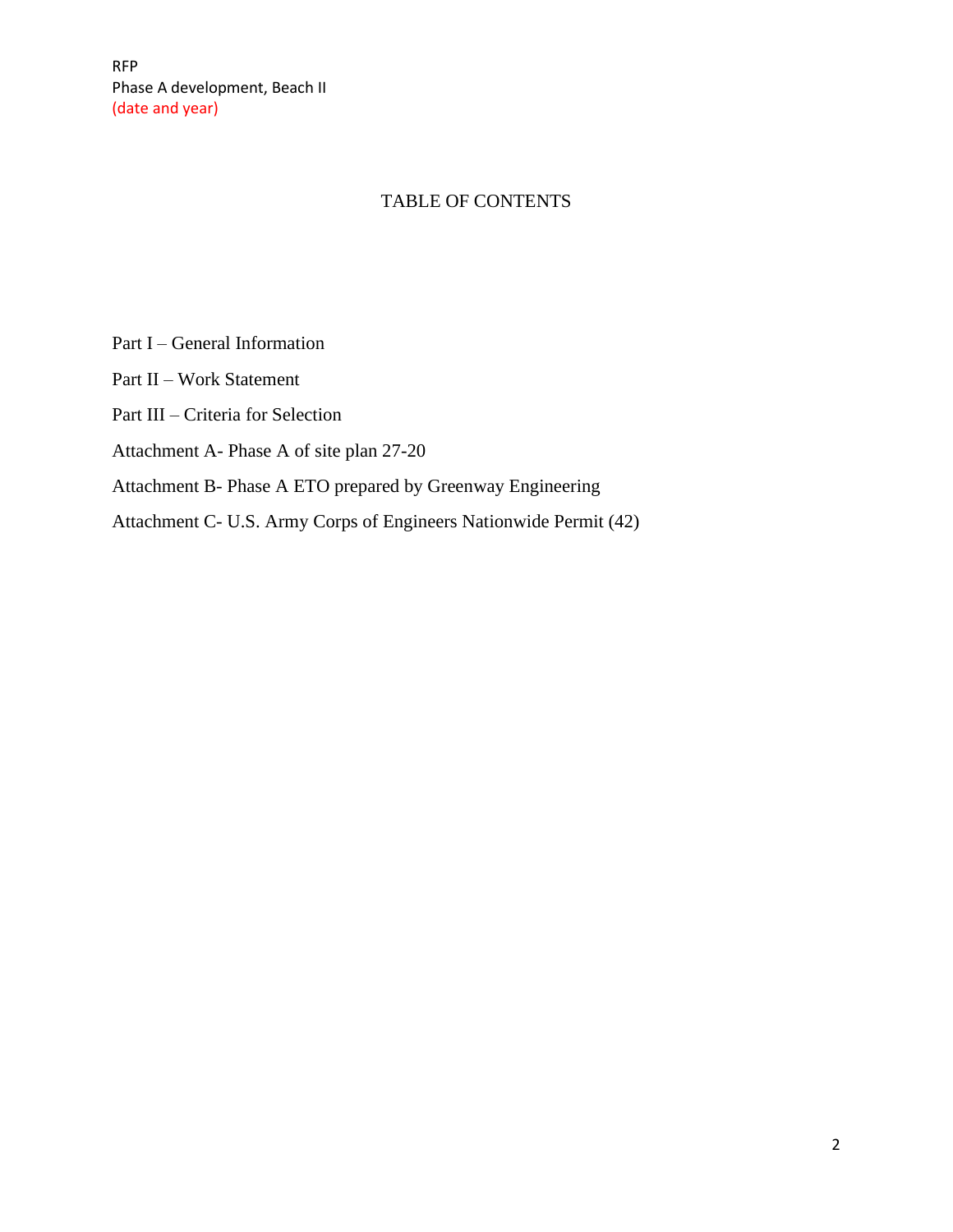#### PART I

#### GENERAL INFORMATION

I-1. Purpose and Scope. Lake Holiday Country Club, Inc. ("Lake Holiday") intends to award a contract for the development of Lake Holiday's Beach II common area, Parcel No: 18-A-28C based upon responses from this Request for Proposal (RFP). Site development will be undertaken (*timing to be determined with Board input*). The intent is to issue a contract using the Best Value Process. Lake Holiday may issue a contract to the Offeror with the best value and not necessarily the lowest price. Lake Holiday reserves the right to reject all proposals and not award a contract.

I-2. Issuing Office and Points of Contact (POC). Lake Holiday Country Club, Inc., Lake Holiday General Manager, Mike Goodwin, [gm@lakeholidaycc.org,](mailto:gm@lakeholidaycc.org) 540-931-0951, or Jill Whitacre, [office@lakeholidaycc.org,](mailto:office@lakeholidaycc.org) 540-931-0951.

I-3. Subcontracting. Use of subcontractors must be identified in the proposal. Any subcontractors hired after award which were not identified in the proposal shall be approved by the Lake Holiday POC. Use of subcontractors without disclosure to Lake Holiday POC may be grounds for breach of contract.

I-4. Lake Holiday is not liable for any costs incurred in preparation of the proposal.

I-5. Questions may be directed to the POC who will provide a timely response. All questions and answers will be provided to all individuals who show an interest in providing a proposal.

I-6. Site Visits. Offerors may conduct site visits prior to proposal submissions. Contract the POC at 540-931-0951 to set up a time for a site visit.

I-7. Proposals. To be considered, proposals must be delivered to Lake Holiday at 1045 Lake View Dr, Cross Junction, VA 22625 by (*date to be determined*) and must be submitted using the format provided in Part II. Either electronic or hard copies may be submitted.

I-8. Best and Final Offers. Lake Holiday reserves the right to conduct discussions with any or all Offerors to obtain "Best and Final" offers.

I-9. Signed Proposal. Receipt of a signed proposal shall be considered an offer on the part of the Offeror. The terms, conditions and specifications of this proposal will become part of the contract if deemed approved and accepted by the Lake Holiday Homeowners Association Board (The Board). The Offeror, to whom this contract is awarded, shall execute a written contract with Lake Holiday to perform the work as outlined in these specifications and in accordance with all the conditions as described in this RFP.

I-10. Proposal Contents.

I-10.A. All proposals will be held in confidence and will not be revealed/disclosed with competitors. However, if a contract is executed, the contract is available for the audit purposes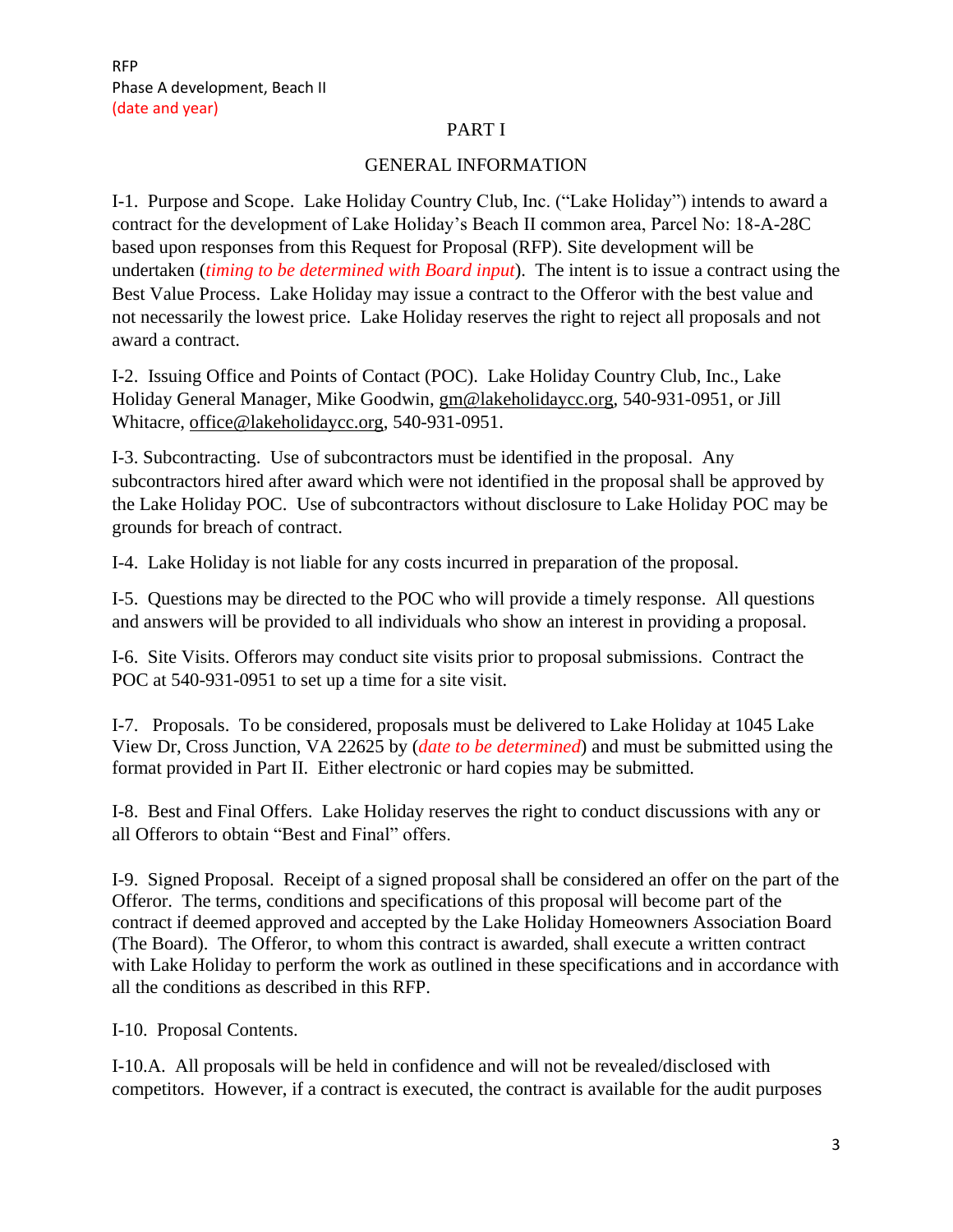#### RFP Phase A development, Beach II (date and year)

to the membership of Lake Holiday and any other audit agent working for Lake Holiday. If there is any proprietary data/work product within the contents of the proposal, the Offeror shall mark as such and Lake Holiday will take prudent care to protect such data.

I-10.B. All employees of the offeror shall be covered under Standard General liability and worker compensation laws.

I-11. Award. The Board, at its sole discretion, intends to award this contract to the most responsible, responsive Offeror. Price will be a consideration but will not be the determining factor in our selection. The award of this contract will be based on "Best Value." "Best Value" will allow the Board to consider factors beyond pricing such as whether the responsible Offeror is able to meet and/or exceed the required specifications. Award of the contract signifies that after all factors have been considered, the selected proposal was deemed most advantageous to the Lake Holiday Homeowners Association.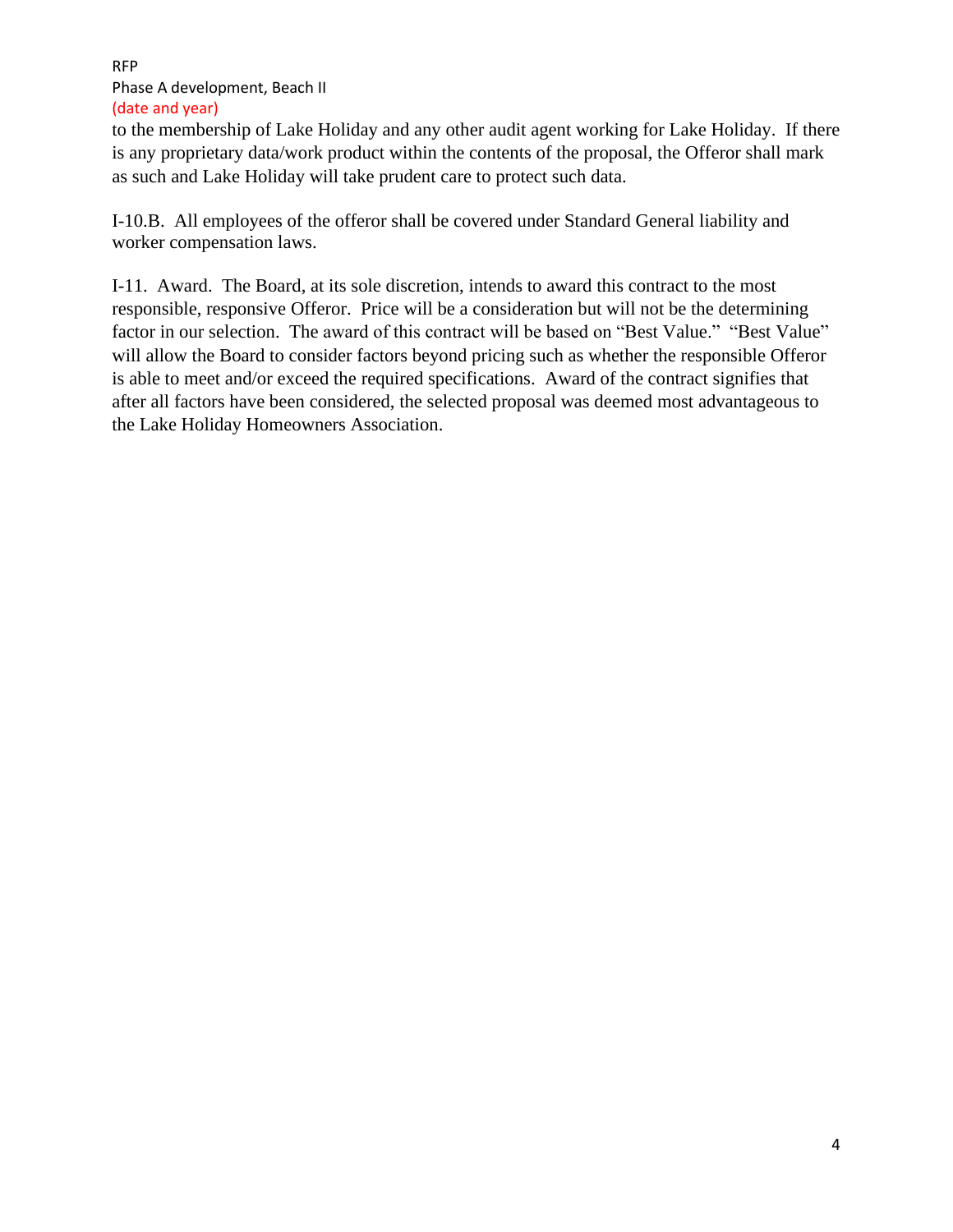#### PART II

### WORK STATEMENT/SCHEDULE

II-1. Lake Holiday is seeking professional services for the development of Parcel No: 18-A-28C, known as Beach II, in accordance with Phase A of site plan 27-20.

Specifically, Lake Holiday is seeking qualified proposals from Responsible Land Disturbers for installation of erosion controls, rough grading, installation of drainage control devices/measures, final grading, and soil stabilization per the approved plan's specifications and in accordance with all local, State, and Federal codes and regulations.

II-2. Digital copies of the site plan #27-20 will be available to all bidders. A hard copy is available for review/bidding purposes in the Lake Holiday Office. Schedule appointment with the General Manager for viewing.

III-3. Offerors will be responsible for:

- Obtaining the required land disturbance permit along with any other necessary permits as identified in the approved plan. Please note that Lake Holiday has a current . U.S. Army Corp of Engineers Nationwide Permit (42) valid through 3/18/2022 for the Beach II project (attachment C)
- Compliance with all applicable requirements and provisions detailed in the General Notes and in the Erosion and Sediment (E&S) Control Narrative of site plan #27-20 (hereafter referred to as the Site Plan). Please note that all Lake Holiday roadways are privately owned, therefor interactions with and inspections by VDOT officials as outlined in the site plan narrative will not be necessary. However, adherence to the various VDOT specifications contained in the narratives is still required.
- The supply and installation of all erosion and sediment control measures/materials necessary and as detailed in the Site Plan (Phase A).
- All earthworks necessary for the development of Phase A as detailed in the Site Plan.
- The stockpiling of all excess cut/fill material from the project. The site plan designates two parcels as approved stockpile locations. However, the Association owns a third location which is closer to the Beach II site and which should be an acceptable alternative with County approval. The successful bidder will need to coordinate the stockpile location with the County prior to stockpiling the excess material and will be responsible for erosion and sediment control of the stockpile in accordance with County requirements.
- Greenway Engineering's Dirt Takeoff Estimate indicates an export volume of 1,515.8 cubic yards of material. Though these estimates are believed to be accurate, bidders should exercise due diligence in evaluating this estimate for accuracy when preparing proposals.
- The supply and installation of all drainage control devices such as culverts, geotextile fabric, underdrains, stabilization matting, ditches, berms, rip rap, stone, etc. as detailed in the Site Plan (Phase A).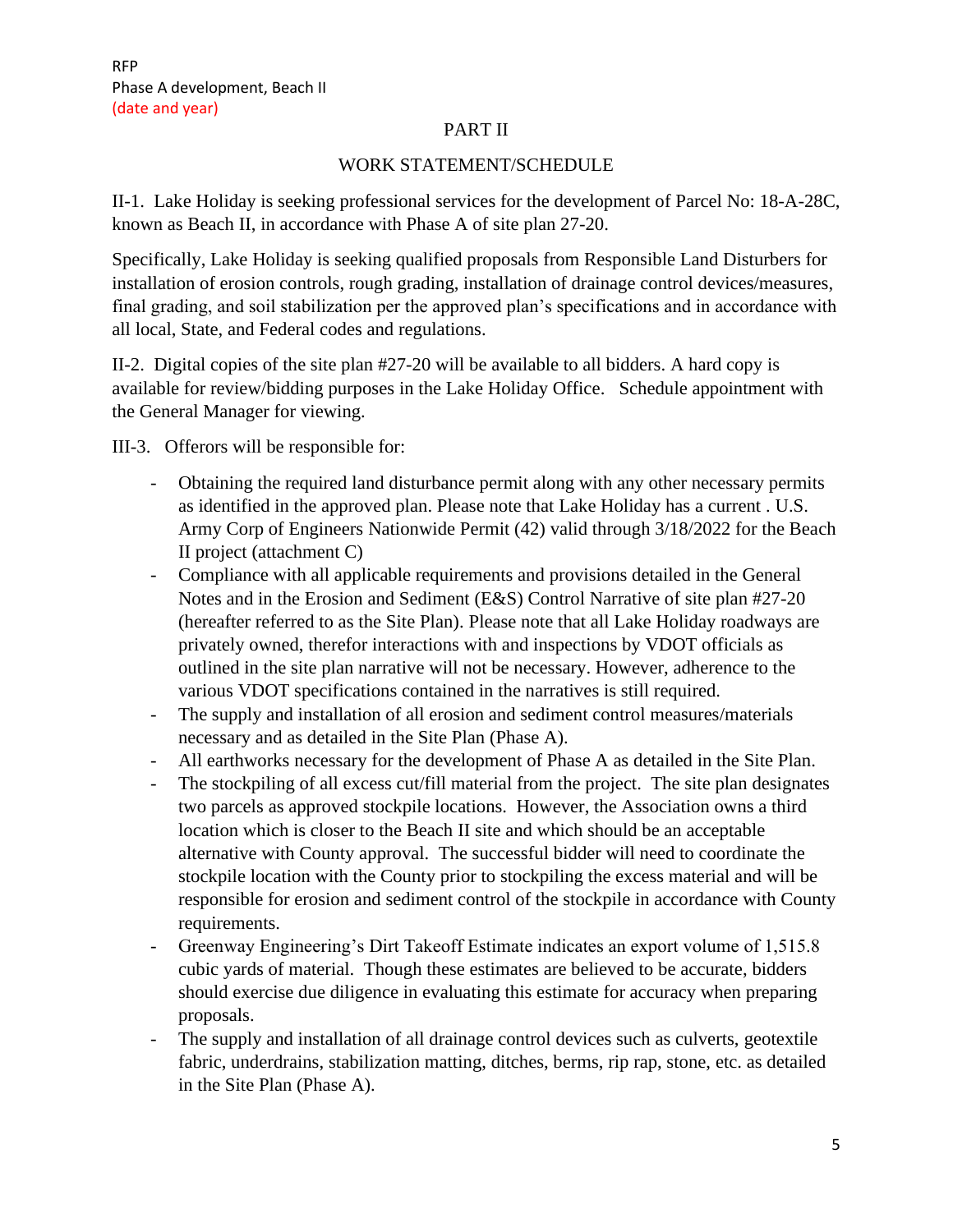RFP

# Phase A development, Beach II

#### (date and year)

- The proper placement and compaction of all necessary fill materials to achieve the desired final topography as detailed in the Site Plan (Phase A).
- The installation and compaction of base materials in preparation for curb construction and paving as specified in the Site Plan (Phase A).
- Placement of topsoil, all final grading.
- Soil stabilization and seeding
- Coordination of all necessary Frederick County inspections before and during the project.
- Taking appropriate actions to protect the lake from sediment infiltration at all times during the project and until soil stabilization has been achieved.
- Bidders are required to acknowledge that they have fully considered all requirements of the Site Plan, read and understand the requirements contained in the Site Plan's General Notes and E&S Narrative, and that they have taken due diligence to plan and price accordingly. Add on charges for items/work, which were discoverable through site inspections, thorough plan review, interactions with permitting agencies, etc. (due diligence) will be disputed. Change orders must be approved by Lake Holiday representatives in advance of any additional work not covered by the contract such as unforeseen/undiscoverable items such as bedrock, springs, etc. which may result in legitimate additional charges.
- Offeror needs to provide a Schedule in their proposal showing their projected work schedule from the proposed start date through to final completion (*Proposed start date to be determined*). Does the Board wish to prohibit Sunday work, or restrict work hours, etc.? Discuss.
- Provide a rate sheet for any work not included in the contract that may become necessary due to unforeseen site conditions.

## PART III

## CRITERIA FOR SELECTION

III-1. Responsive Proposals. Proposal shall be timely. Any proposals received after review of all submitted proposals may not be considered.

III-2. Evaluation of Proposal. Proposals will be reviewed, evaluated and rated by the Lake Holiday Board of Directors. A selection will be made using the Best Value method of responsive/responsible proposal. LAKE HOLIDAY RESERVES THE RIGHT TO REJECT ALL PROPOSALS SUBMITTED UNDER THIS REQUEST FOR PROPOSAL AND NOT MAKE AN AWARD.

III-3. Evaluation Criteria.